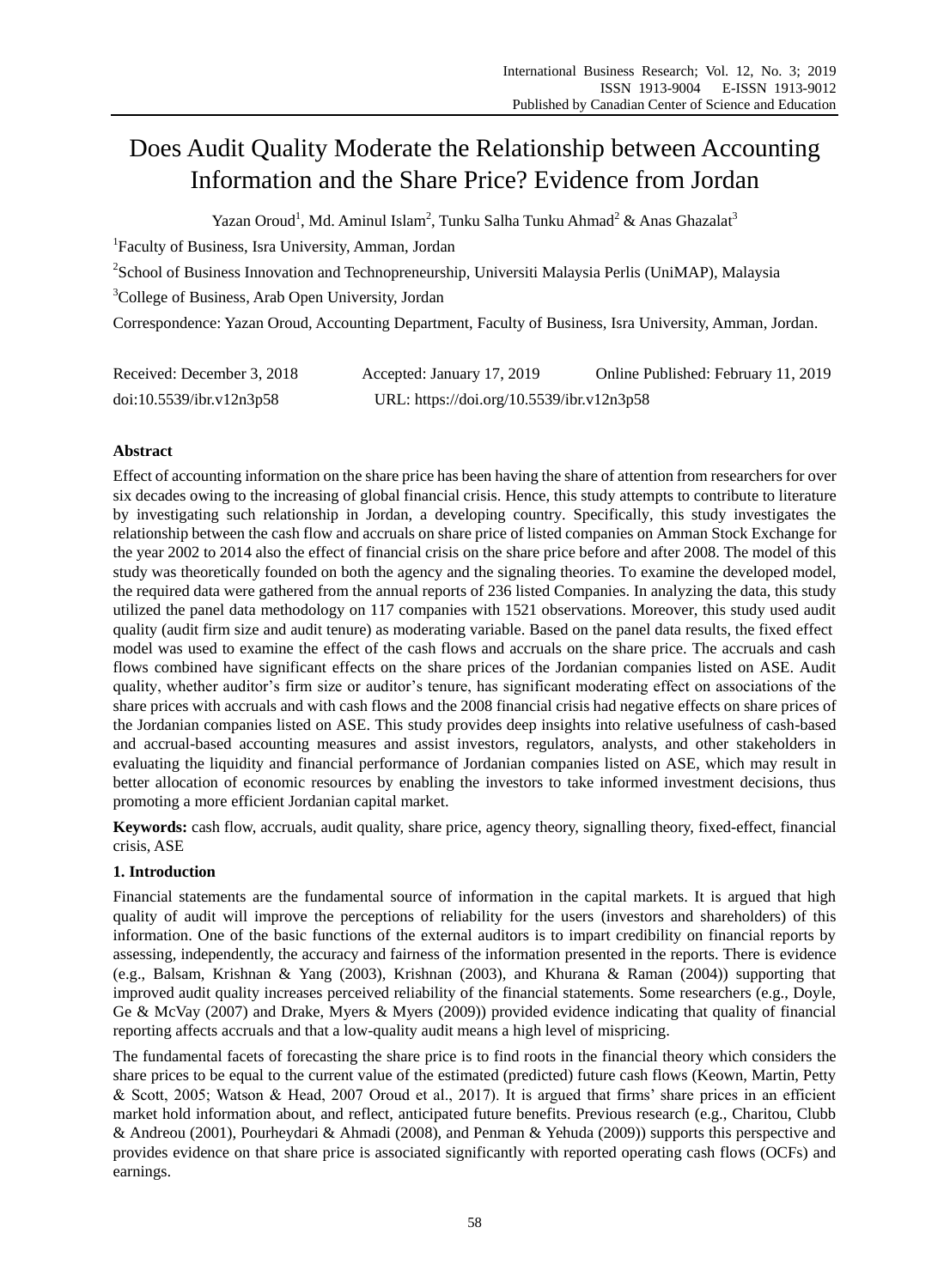The stakeholder theory, the signalling theory, and the agency theory of inspired confidence define auditing as a mechanism for mitigating information asymmetries amongst involved parties (Okolie, Izedonmi & Enofe, 2013; Okolie, 2014). The high auditing quality treats information asymmetry and reduces the uncertainties related to earnings. Owing to that audit quality is not observable directly, early researchers employed varied proxies to approach it and study its impacts. The most common means of quantifying audit quality is 'Brand Name', which may also be expressed as auditor's firm size (Reynolds & Francis, 2000; Khurana & Raman, 2004, Oroud et al., 2016), and industry specialization (Balsam et al., 2003; Moroney, 2007). On the other hand, Caramanis and Lennox (2008) employed audit engagement hours as proxy for audit quality and found that quality of client's earnings is better when the auditors expend more time on audit engagements. Moreover, Gunny and Zhang (2009) established link between audit quality, approached by auditor's rank, and client's earnings quality. They reported that clients of auditors with higher rank had higher earnings quality, and vice versa.

Numerous studies such as; Chotkunakitti (2005), Lorek and Willinger (2009), Daraghma (2010), Waldron and Jordan (2010), and Ebaid (2011) Oroud et al. (2016) investigated the ability of accruals and cash flows to provide forecasts of future Operating Cash Flows (OCFs). However, those studies obtained varying and inconsistent, even contradictory, findings. Furthermore, a major line of research investigated the additional explanatory power of accruals via disaggregating earnings into the OCF and accrual components of earnings and then holding comparisons between the predictive capacities of OCFs, earnings, and the combination of OCFs and aggregated/disaggregated accruals. These studies reported conflicting results. Some studies Barth, Cram & Nelson (2001), Al-Attar & Hussain (2004), and Ebaid (2011) found that disintegrating earnings into aggregated accruals and individual OCFs enhances the predictive capability of earnings and that further disintegration of accruals into individual accrual components like accounts payable changes, accounts receivable changes, depreciation and amortization expenses, and inventory changes further raises the predictive capability of earnings. Though, Chotkunakitti (2005) presented conflicting evidence on that OCFs as the only predictor are superior to OCFs plus aggregated/disaggregated accruals and to earnings. Other studies (e.g., Khadash, Badran & Nassar (2013)) even reported no significant difference between OCFs alone and OCFs plus accruals as predictors of share prices of companies. These inconclusive results indicate a knowledge gap that merits further investigation.

However, none of these studies provided any direct empirical evidence affirming the comparative capabilities of the studied variables to explain share price of companies or investigated whether or not audit quality has a significant moderating effect on the relations of share prices of companies with the corresponding accruals and cash flows. Furthermore, the effect of financial crisis on this nexus.

### **2. Research Methodology**

The researchers developed a research framework for this study that examines the links between cash flows, accruals, audit quality, and share prices of companies. data on the independent research variables in this study are information that is provided by the management of the companies, whether in the financial list or the in the financial position (or status), which are prepared according to the accrual basis of accounting, in addition to the cash flows list, which is prepared according to the cash flow accounting basis. As the Agency Theory states on necessity of conflict of interests between the management which prepares these data and the business owners, who represent the shares in the company, which is the dependent variable in the present study, then the research model attempted to explain this relationship on the basis of the Agency Theory. As well, the information which the management holds are much more than what it presents through the financial reports. Hence, the feedback derived from the share prices will be explained as an indicator of the quality of the financial information prepared according to the cash flow and the accruals accounting bases through the Signalling Theory. Since the Agency Theory defined the audit process as the mechanism through which quality of the financial information can be confirmed, then this study tested the potential for the audit quality variable to serve as a moderator of the relationship between the independent variables and the dependent variable, hoping that audit quality will positively influence the share prices through its anticipated role in enhancing efficiency and quality of the financial reports.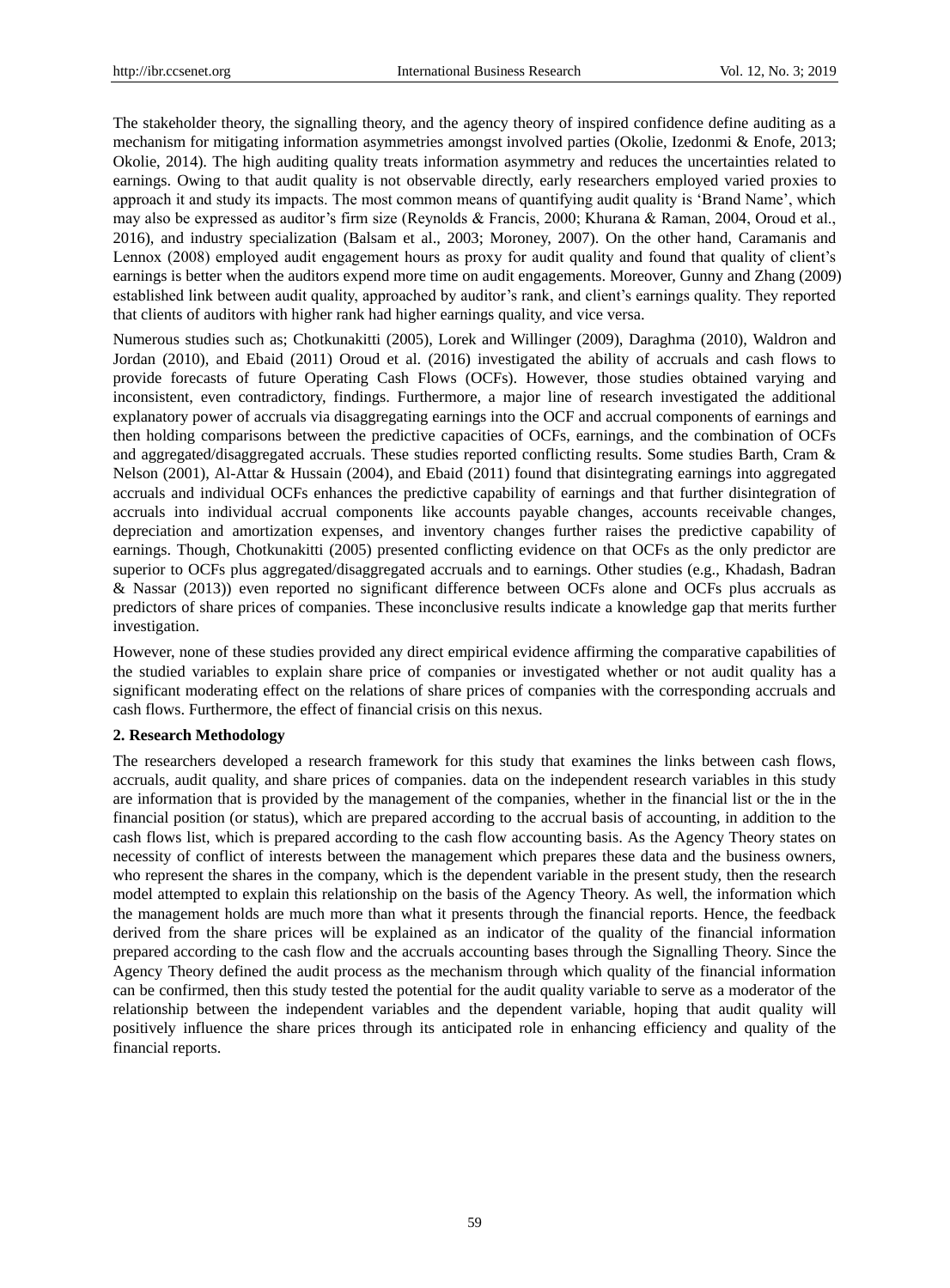

Figure 1. Research Framework

The regression analysis is used to investigate the relationship between financial components on the ASE and the share price. The regression analysis result is an equation appearing the most accurate prediction of the dependent variable on the basis of the independent variables. This method is used in cases where the independent variables are interrelated with one another and with the dependent variable.

Model 1: 
$$
SP_{ii} = \alpha + \beta_{1}OCF_{ii} + \beta_{2}ICF_{ii} + \beta_{3}FCF_{ii} + \varepsilon_{it}
$$
  
\nModel 2:  $SP_{it} = \alpha + \beta_{1}CA_{it} + \beta_{2}TA_{it} + \beta_{3}AGGA_{it} + \varepsilon_{it}$   
\nModel 3:  $SP_{it} = \alpha + \beta_{1}OCF_{it} + \beta_{2}ICF_{it} + \beta_{3}FCF_{it} + \beta_{4}CA_{it} + \beta_{5}TA_{it} + \beta_{6}AGGA_{it} + + \varepsilon_{it}$   
\nModel 4:  
\na)  $SP_{it} = \alpha + \beta_{1}OCF_{it} + \beta_{2}ICF_{it} + \beta_{3}FCF_{it} + \beta_{4}FS_{it} + \beta_{5}OCF_{it}^{*}FS_{it} + \beta_{6}ICF_{it}^{*}FS_{it} + \beta_{7}FCF_{it}^{*}FS_{it} + \varepsilon_{it}$   
\nb)  $SP_{it} = \alpha + \beta_{1}CA_{it} + \beta_{3}TA_{it} + \beta_{3}AGGA_{it} + \beta_{4}FS_{it} + \beta_{5}CA_{it}^{*}FS_{it} + \beta_{6}ICF_{it}^{*}FS_{it} + \beta_{7}FCF_{it}^{*}FS_{it} + \varepsilon_{it}$   
\nc)  $SP_{it} = \alpha + \beta_{1}CA_{it} + \beta_{2}ICF_{it} + \beta_{3}FCF_{it} + \beta_{4}AT_{it} + \beta_{5}OCF_{it}^{*}AT_{it} + \beta_{6}ICF_{it}^{*}AT_{it} + \beta_{7}FCF_{it}^{*}AT_{it} + \varepsilon_{it}$   
\nd)  $SP_{it} = \alpha + \beta_{1}CA_{it} + \beta_{2}ICF_{it} + \beta_{3}KGGA_{it} + \beta_{4}AT_{it} + \beta_{5}CA_{it}^{*}AT_{it} + \beta_{6}ICF_{it}^{*}AT_{it} + \beta_{7}FGF_{it}^{*}AT_{it} + \varepsilon_{it}$   
\nModel 5:  $SP_{it} = \alpha + \beta_{1} OCF_{it} + \beta_{2} ICF_{it} + \beta_{3} FCF_{it} + \beta_{4} DY_{it}^{*} \varepsilon_{it}$ <

The research data were collected from ASE, as well as from the annual reports of the listed companies, in order to examine the relations of the share prices of these companies with their corresponding cash flows, accruals, and the audit quality. A total of 117 companies were listed on ASE during the period 2002-2014. These companies belong to three sectors: the financial, industrial, and service sectors. Companies belonging to the financial sectors were 50 companies, representing 42.7% of the whole listed companies. Companies of the industrial sector were 46, comprising 39.3% of the listed companies. Meantime, the companies belonging to the service sector were 21, that is, 18% of the companies in the study sample.

| Sector                  | Number | Percentage |
|-------------------------|--------|------------|
| <b>Financial Sector</b> | 50     | 42.7%      |
| Industrial Sector       | 46     | 39.3%      |
| Services Sector         | ∠      | 18%        |
| Total                   |        | 100%       |

Table 1. Distribution of the sample companies by sector

**3. Results**

*3.1 Accounting Information Models (Direct Relationship)* 

This study applied fixed-effect multivariate regression analysis based on the results of Hausman and Breusch– Pagan Lagrange multiplier tests. In this type of analysis of panel data, testing for normality is unnecessary because this analysis is categorized within the distribution-free techniques (Henderson, Carroll & Li, 2008).

Table 2 show that the three models fits, the data at the significance level of 0.01. In addition, this table discloses that the independent variables in the first model can explain 13.27% of the variations in the SPs of the studied companies ( $R^2 = 0.1327$ ). The constant term of this model is positive and significant ( $p < 0.01$ ). Additionally, second model shows that the independent variables explain 38.92% of the variations in the *SPs* of the listed companies ( $R^2 = 0.3892$ ). The constant term in this model is significant ( $\alpha = .01$ ) and positive. The third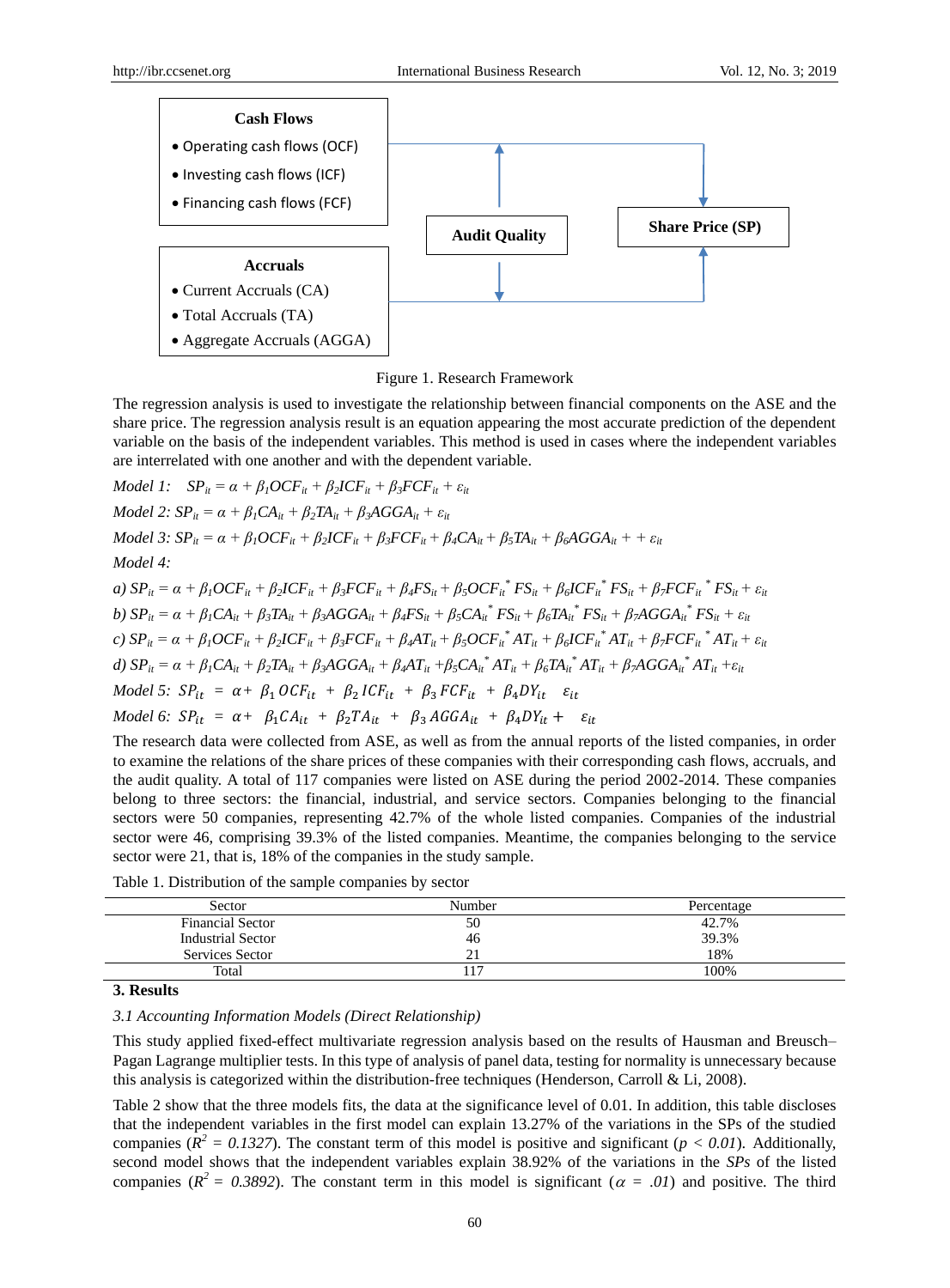research model posits that the accruals and cash flows combined have significant effect on the share prices of the Jordanian companies listed on ASE, these results underline that the model fit the data at the level of significance of 0.01. In this model, the independent variables explain 40.93% of the variations in the *SPs* of the studied companies ( $R^2$  = 0.4093). The constant term of this model is positive and significant ( $p < 0.01$ ).

| Variable                                                                                                                      | <b>First Model</b>                   |             |              | Second Model |              | Third Model |  |
|-------------------------------------------------------------------------------------------------------------------------------|--------------------------------------|-------------|--------------|--------------|--------------|-------------|--|
|                                                                                                                               | Coefficients                         | P > Z       | Coefficients | P>Z          | Coefficients | P > Z       |  |
| OCF                                                                                                                           | 0.0739                               | $0.006$ *** |              |              | 0.0724       | $0.004$ *** |  |
| ICF                                                                                                                           | $-0.0371$                            | 0.325       |              |              | 0.0638       | 0.873       |  |
| <b>FCF</b>                                                                                                                    | $-0.1093$                            | $0.083*$    |              |              | 0.0967       | $0.039**$   |  |
| CA                                                                                                                            |                                      |             | 0.0031       | 0.725        | 0.0081       | 0.342       |  |
| TA                                                                                                                            |                                      |             | 0.728        | $0.000***$   | 0.690        | $0.000***$  |  |
| <b>AGGA</b>                                                                                                                   |                                      |             | 0.026        | $0.031**$    | 0.0490       | $0.026**$   |  |
| cons                                                                                                                          | 2.696                                | $0.000***$  | 2.471        | $0.000***$   | 2.453        | $0.000***$  |  |
| R-sq overall                                                                                                                  | 13.27%<br>38.92%<br>40.93%           |             |              |              |              |             |  |
| $(F-value)$                                                                                                                   | $26.25***$<br>$7.41***$<br>323.66*** |             |              |              |              |             |  |
| *, **, *** = p-value < .10, .05, .01; $SP =$ Share Price; $OCF =$ Operating Cash Flows; $FCF =$ Financing Cash Flows; $ICF =$ |                                      |             |              |              |              |             |  |
| Investing Cash Flows, $CA =$ Current Accruals; $TA =$ Total Accruals; $AGGA =$ Aggregate Accruals                             |                                      |             |              |              |              |             |  |

*3.2 Interaction Models* 

This study investigated the role of the audit quality in moderating the relationships between share prices of companies and accruals and cash flows. Two measure of audit quality were considered: audit firm size and audit tenure. the moderating effect of a variable is examined by calculating the interaction between the independent variable and the moderator. In the current study, it happened that the new variables involved in the moderation process (i.e., the interaction variables or terms) suffer from the multicollinearity problem due to the interaction process which created them. In consequence, this study employed the mean-centered method for each moderator and explanatory variables before calculating the interaction so as to overcome this problem.

The method employed for solving the multicollinearity problem in these cases is dependent on researcher's preference as there are so far two common methods. The first method is mean-centered method. It subtracts the mean from the original value of the variable, hence, the mean is zero. The second method is called the standardization method. It applies the same steps of the mean-centered method and then divides the value by the standard deviation. This results in a mean of zero but a standard deviation of 1 (Dalal & Zickar, 2012; Dawson, 2014). In effect, these two methods lead to identical results. In this section, the researcher discusses the results pertaining to the fourth regression model in the study which has been divided into four sub-models (A, B, C and D).

| <b>Variable</b> | Model A (Cash Flows) |             | Model B (Accruals) |             |
|-----------------|----------------------|-------------|--------------------|-------------|
|                 | Coefficients         | P > Z       | Coefficients       | P > Z       |
| OCF             | 0.230                | $0.000***$  |                    |             |
| ICF             | .0172                | $0.017**$   |                    |             |
| <b>FCF</b>      | 0.102                | 0.122       |                    |             |
| AFS             | $-1.705$             | 0.000       |                    |             |
| $OCF*AFS$       | 0.0371               | $0.000$ *** |                    |             |
| $ICF*AFS$       | 0.0328               | $0.023**$   |                    |             |
| FCF*AFS         | 0.0383               | 0.715       |                    |             |
| CA              |                      |             | 0.679              | $0.000$ *** |
| TA              |                      |             | 0.827              | $0.017**$   |
| <b>AGGA</b>     |                      |             | 0.0352             | 0.114       |
| <b>AFS</b>      |                      |             | $-0.128$           | $0.000***$  |
| $CA*AFS$        |                      |             | $-0.015$           | $0.000$ *** |
| TA*AFS          |                      |             | $-0.003$           | $0.022**$   |
| _cons           | 3.542                | $0.000***$  | $-0.026$           | 0.756       |
| R-sq overall    | 0.1114               |             | 0.3979             |             |
| (F-value)       | 129.80***            |             | 74.53***           |             |

Table 3. Results of regression analysis related to Fourth Model- Audit Firm Size as a Moderator

3.2.1 Interaction Models (Audit Quality- Audit Firm Size)

Table 3 shows the results of the robust, fixed-effect regression analysis based on the results of the Hausman and Breusch–Pagan Lagrange multiplier tests. The analysis outcomes demonstrate that the two models are fit at the significance level of 0.01. The results also indicate that in Model A the explanatory variables explain 11.14% of the variations in the *SPs* of the companies studied ( $R^2 = 0.1114$ ). On the other hand, the consistent term in this model is positive and significant  $(p < 0.01)$ . Additionally, the analysis outcomes of Model B demonstrate that the model fit the data at the significance level of 0.01. The results also indicate that in this model the explanatory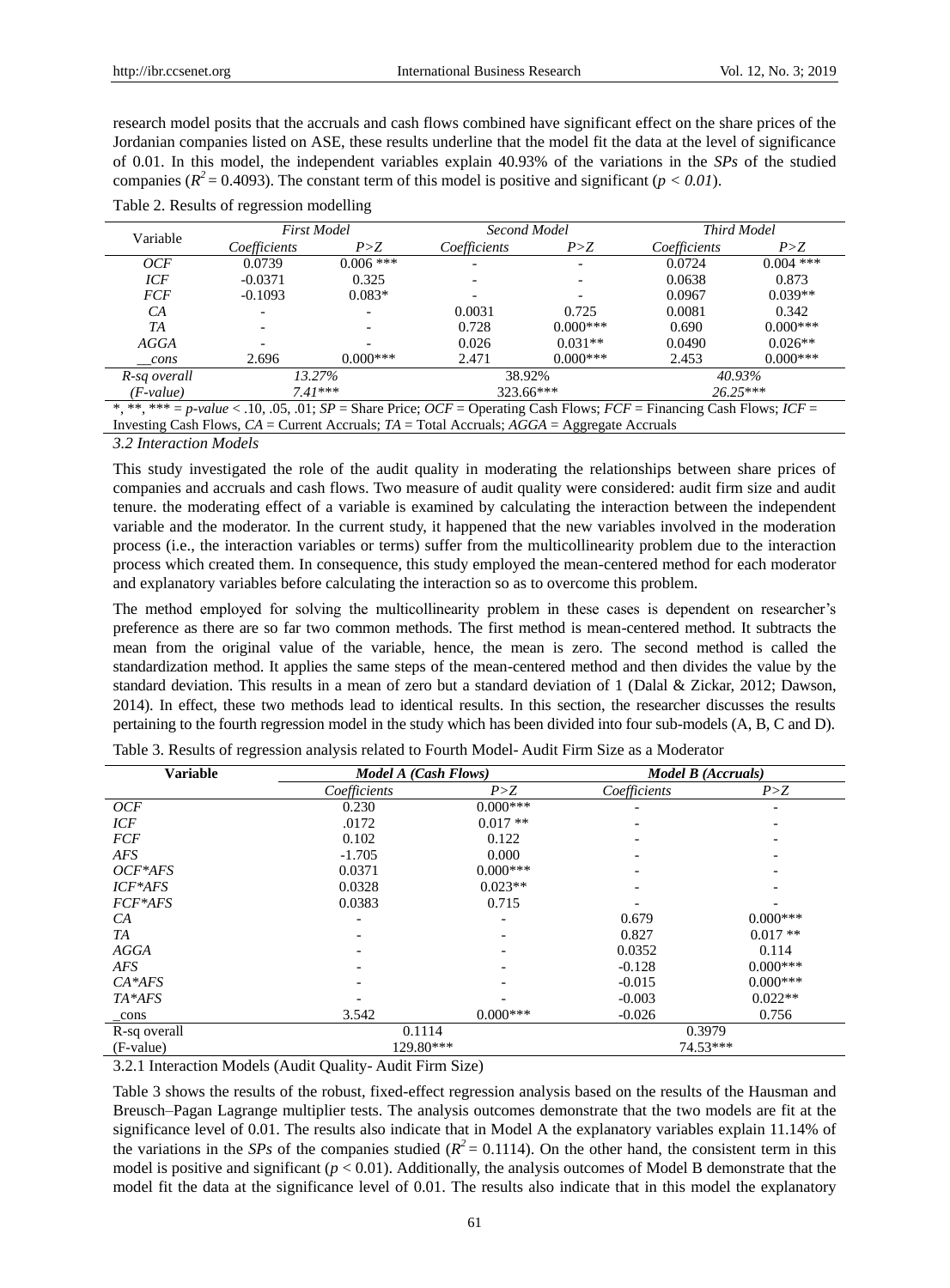variables explain 39.79% of the variations in the SPs of the companies studied  $(R^2 = 0.3979)$ . On the other hand, the consistent term in this model is positive and significant  $(p < 0.01)$ .

3.2.2 Interaction Models (Audit Quality- Audit Tenure)

Table 4 illustrations the results of the robust, fixed-effect regression analysis based on the results of the Hausman and Breusch–Pagan Lagrange multiplier tests. The analysis outcomes show that the models C and D are fit at the significance level of 0.01. The results also indicate that in Model C the independent variables explain 34.22% of the variations in the SPs of the companies studied ( $R2 = 0.3422$ ). On the other hand, the consistent term in this model is positive and significant ( $p < 0.01$ ). Additionally, the analysis outcomes of Model D reveal that the explanatory variables explain 40.87% of the variations in the SPs of the companies studied ( $R2 = 0.4087$ ). On the other hand, the consistent term in this model is positive and significant ( $p < 0.01$ ).

| <b>Variable</b> | Model C (Cash Flows) |            | Model D (Accruals) |            |
|-----------------|----------------------|------------|--------------------|------------|
|                 | Coefficients         | P > Z      | Coefficients       | P>Z        |
| <b>OCF</b>      | 0.232                | $0.000***$ |                    |            |
| ICF             | $-0.173$             | $0.017**$  |                    |            |
| FCF             | $-0.104$             | 0.114      |                    |            |
| AT              | $-2.060$             | $0.000***$ |                    |            |
| OCF*AT          | $-0.0376$            | $0.000***$ |                    |            |
| $ICF*AT$        | 0.0331               | $0.022**$  |                    |            |
| FCF*AT          | $-0.0033$            | 0.756      |                    |            |
| <b>CA</b>       |                      |            | 0.073              | $0.015**$  |
| <b>TA</b>       |                      |            | 0.829              | $0.000***$ |
| <b>AGGA</b>     |                      |            | 0.0348             | $0.017**$  |
| AT              |                      |            | $-0.418$           | 0.181      |
| $CA*AT$         |                      |            | $-0.016$           | $0.002***$ |
| TA*AT           |                      |            | 0.0277             | $0.05**$   |
| _cons           | 3.743                | $0.000***$ | 0.0270             | 0.134      |
| R-sq overall    | 0.1367               |            | 40.87%             |            |
| $(F-value)$     | $34.22***$           |            | 149.39***          |            |

Tabel 4. Results of regression analysis related to Fourth Model- Audit Tenure as a Moderator

*3.3 Financial Crisis Models*

This study is an investigation that managed and processed very recent, and bulky, financial data, covering a period of 13 years (2002 through 2014) that have been divided into two intervals: before the economic crisis (2002-2007), and after the economic crisis (2009-2014). Therefore, in this analysis, a dummy variable was incorporated so as to compare the time period preceding the financial crisis (2002-2007) with that following it (2009-2014).

The time period before the crisis  $= 0$ ; The time period after the crisis  $= 1$ 

3.3.1 The Cash Flows Model with Financial Crisis

Table 5 indicates that there is a significant  $(p = 0.000 < 0.01)$  relationship between the variable relating to the financial crisis ( $D_y$ ) and the share prices of the companies in the cash flows model and that the financial crisis has high influence on the cash flows model because the coefficients of the added variable indicate a decline in the share prices of nearly 0.835 JDs for each share. Moreover, there are declines in the coefficients of the model in general for all variables.

|  | Table 5. The regression result of Model 5 |  |  |
|--|-------------------------------------------|--|--|
|  |                                           |  |  |

| Variables    | $SP_{it} = \alpha + \beta_1 OCF_{it} + \beta_2 ICF_{it} + \beta_3 FCF_{it} + \beta_4 DY_{it} + \varepsilon_{it}$ |              |            |  |
|--------------|------------------------------------------------------------------------------------------------------------------|--------------|------------|--|
|              | Coefficients                                                                                                     | $(z-static)$ | P>Z        |  |
| <b>OCF</b>   | 0.639                                                                                                            | 2.43         | $0.017**$  |  |
| ICF          | $-0.612$                                                                                                         | $-1.51$      | 0.134      |  |
| <b>FCF</b>   | $-1.280$                                                                                                         | $-2.03$      | $0.044**$  |  |
| DY           | $-0.8359$                                                                                                        | $-2.09$      | $0.039***$ |  |
| cons         | 3.0959                                                                                                           | 7.56         | $0.000***$ |  |
| R-sq overall | 13.57%                                                                                                           |              |            |  |
| $(F-value)$  | 54.93***                                                                                                         |              |            |  |

\*, \*\*, \*\*\*= p-value < .10,.05,.01; SP= Share Price OCF= Operating Cash Flows; FCF= Financing Cash Flows; ICF Investing Cash Flows,  $DY = Years$  after financial crisis,  $\varepsilon = error$  term.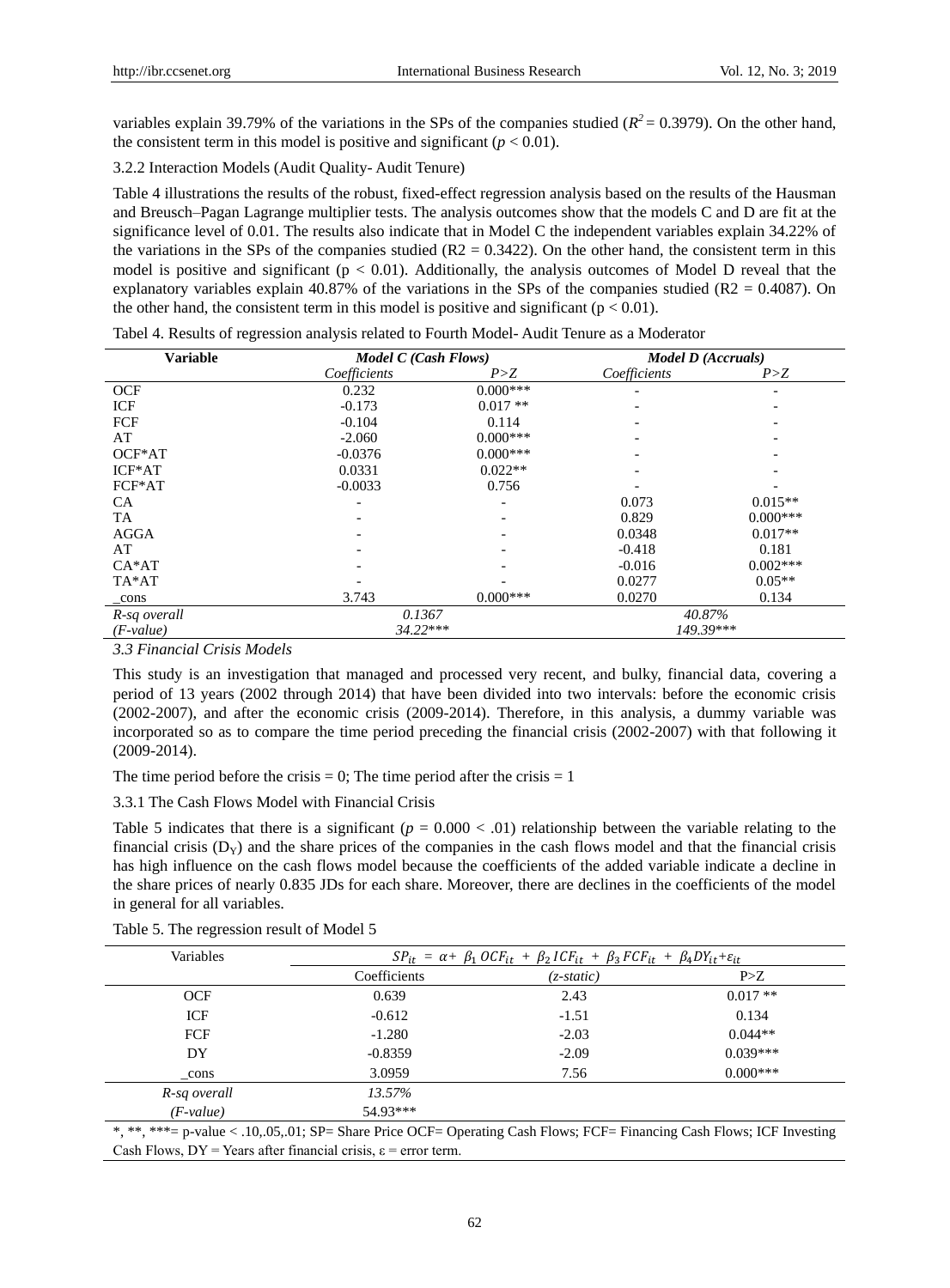#### 3.3.2 The Accruals Model with Financial Crisis

Table 6 displays the results of the robust, fixed-effect regression modelling (that is, according to results of Hausman and Breusch–Pagan Lagrange multiplier tests 23.69\*\*\*, 1811.68\*\*\*) using the regression correction with the Driscoll-Kraay standard errors method. The results point that the model fits the data at the 0.01 level of significance. Additionally, in this model the predictors explain 38.14% of the variations in the SPs of the listed companies (R2 = 0.3814). The constant term in this model is significant ( $\alpha$  = .01) and positive. Based on the foregoing findings (Table 10 and Table 11), it discerns that the financial crisis did negatively affect the companies listed on ASE in general and that it affected the financial lists prepared on the accruals and the cash flows accounting bases.

|  |  |  | Table 6. The regression result of the model 6 |
|--|--|--|-----------------------------------------------|
|--|--|--|-----------------------------------------------|

| Variables                                                                                                                                          | $\beta_1 CA_{it} + \beta_2 TA_{it} + \beta_3 AGGA_{it} + \beta_4 DY_{it} +$<br>$SP_{it} = \alpha +$<br>$\varepsilon_{it}$ |              |            |  |  |
|----------------------------------------------------------------------------------------------------------------------------------------------------|---------------------------------------------------------------------------------------------------------------------------|--------------|------------|--|--|
|                                                                                                                                                    | Coefficients                                                                                                              | $(z-static)$ | P>Z        |  |  |
| CА                                                                                                                                                 | $-0.0027$                                                                                                                 | $-0.39$      | 0.701      |  |  |
| TA                                                                                                                                                 | 0.801                                                                                                                     | 6.27         | $0.000***$ |  |  |
| AGGA                                                                                                                                               | 0.0324                                                                                                                    | 2.87         | $0.005***$ |  |  |
| DY                                                                                                                                                 | $-0.9183$                                                                                                                 | $-3.13$      | $0.002***$ |  |  |
| cons                                                                                                                                               | 2.869                                                                                                                     | 8.38         | $0.000***$ |  |  |
| R-sq. overall                                                                                                                                      | 38.14%                                                                                                                    |              |            |  |  |
| $(F-value)$                                                                                                                                        | $215.62$ ***                                                                                                              |              |            |  |  |
| about about a chairman<br>$10.0733$ $\overline{01}$ $\overline{01}$<br>$\sim$ $\sim$<br>$\sim$ $\sim$<br>$\cdots$<br>$\sim$ $\sim$<br>$\mathbf{r}$ |                                                                                                                           |              |            |  |  |

\*, \*\*, \*\*\*= p-value < .10,.05,.01; SP= Share Price; CA= Current Accruals; TA= Total Accruals; AGGA Aggregate Accruals,  $DY = Years$  after financial crisis,  $\varepsilon$  = error term.

However, the comparisons reveal that affection of the cash flows list and their influence on the shares were lower than those of the accruals.

#### **4. Conclusions**

In view of the research findings, the researcher reached to various conclusions. First, the cash flows and the accruals, each, affect the share prices of the Jordanian companies significantly. However, the accruals have a higher effect ( $R^2 \approx .384$ ) on the share prices of the Jordanian companies than cash flows ( $R^2 \approx .133$ ). Hence, the stakeholders in Jordan assign a higher value to firm stocks. Therefore, the inclusion of accruals with the cash flows as predictors of share prices of the Jordanian companies in one model increases the prediction power of both individual predictors. The accruals add to the cash flows a remarkable power for prediction of the share prices of the Jordanian companies. This conclusion suggests that the accruals have a much higher information content and value relevance for the listed Jordanian companies than the cash flows. Second, the researcher concludes that the accruals have higher information content and are more value relevant for the industrial Jordanian companies than for the financial or the service companies. Contrarily, the cash flows have higher information content and are more value relevant for the service Jordanian companies than for the industrial or the financial companies. Third, it is concluded that the accounting information prepared under the cash accounting convention is less useful than that prepared under the accrual accounting convention for future share price prediction. Nevertheless, the cash flow information plays an important supplementary role to that of accruals for forecasting the future share prices of companies. Fourth, audit quality has a significant moderating effect on the association of the share prices of the Jordanian companies with the accruals and the cash flows. Auditor's firm size, as one of the two proxies for audit quality employed in this study, has significant moderating effect on the association of the share prices of the Jordanian companies with the TAs and the CAs, but not with the AGGAs. Further, auditor's firm size has significant moderating effects on the association of the share prices of the Jordanian companies with each of the OCFs and ICFs, but not with the FCFs.

Furthermore, auditor's tenure, which is the second proxy for audit quality employed in this study, has significant moderating effects on the association of the share prices of the Jordanian companies with the TAs and the CAs, but not with the AGGAs. Moreover, auditor's tenure has significant moderating effects on the association of the share prices of the Jordanian companies with each of the OCFs and ICFs, but not with the FCFs. Based on the outcomes of the present study, the researcher concludes that (i) the global financial crisis had substantial negative impacts on the share prices of the companies listed on Amman Stock Exchange Market, as well as on association of these prices with the accruals and the cash flows; and (ii) financial information compiled based on the cash flow accounting basis is more sensitive to financial crises than financial information compiled based on the accrual accounting basis owing to that the former was more negatively impacted by the latest global financial crisis than the latter.

Agreement of results of this study with those of earlier studies (e.g., Habibi (2009), Mahran (2011), Jahromi et al.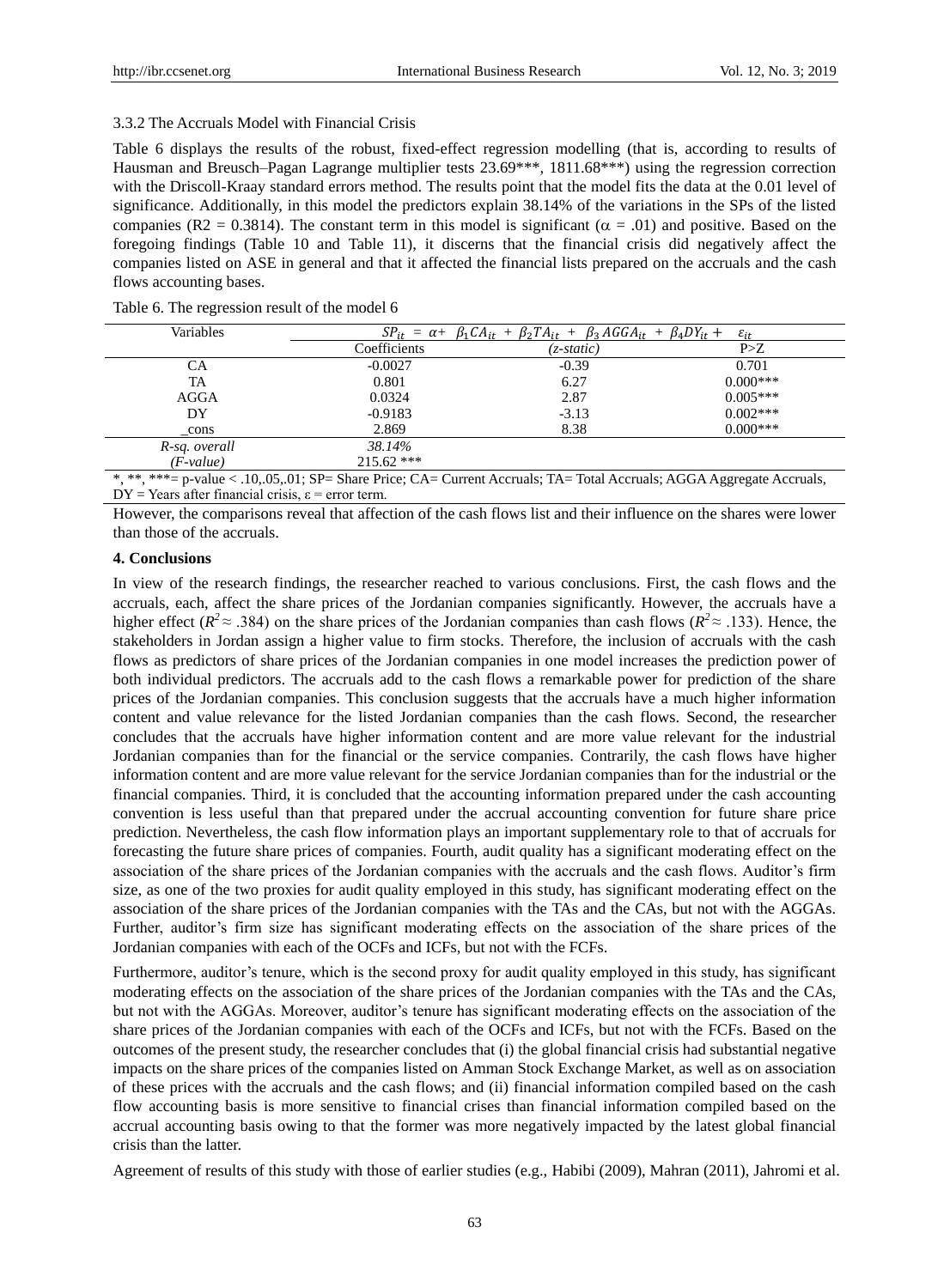(2013), Abubakar et al. (2014), Yaseen et al. (2015), and Onuoha & Nwaiwu (2016)) as to the deterioration in share prices of companies by effect of the global financial crisis leads to the conclusion that the world markets, developed and developing, are highly and tightly interconnected and interrelated. This also suggests that in such a small stock market as the Jordanian market the drop in the share prices of listed companies is due, at least in part, to globalization and intertwining of this market within the global financial markets. In other respects, since the Jordanian stock market was still suffering from the latest global financial crisis until 2014, and maybe until now, though this crisis actually ended by the end of June 2009, then the researcher concludes that this massive crisis still has some long way ahead to go. Viewed from other perspective, this conclusion, and the related findings, support the argument of Nour and Sharabati (2014) who pointed out that the Jordanian market undergoes delayed recovery due to that nearly all the world markets started recovery from the latest global financial crisis within one year or two years while the Jordanian stock market was, and perhaps is, still suffering from it until now., the researcher reaches to the conclusion that a single financial indicator is not adequate for explaining the movement of the share prices of companies or for anticipating those prices. A second conclusion is that the principal financial indicators have a significantly higher combined effect on the share prices of companies than any individual indicator.

#### **References**

- Abubakar, A. Y., Jagongo, A., Almadi, O. J., & Muktar, B. S. (2014). Effects of 2008 global liquidity crisis on the performance of banks' shares traded in Nigeria Stock Exchange Market. *African Journal of Business Management*, *8*(23), 1094-1100.
- Al-Khaddash, H., & Al-Abbadi, M. (2015). The relationships between each of the accounting revenue and cash flows to shareholders with equity market value of shares. *Studies: Management Sciences*, *32*(1), 141-153 (In Arabic).
- Balsam, S., Krishnan, J., & Yang, J. (2003). Auditor industry specialization and earnings quality. *Auditing: A Journal of Practice and Theory*, *22*(2), 71-97. https://doi.org/10.2308/aud.2003.22.2.71
- Caramanis, C., & Lennox, C. (2008). Audit effort and earnings management*. Journal of Accounting and Economics*, *45*(1), 16-138. https://doi.org/10.1016/j.jacceco.2007.05.002
- Charitou, A., Clubb, C., & Andreou, A. (2001). The effect of earnings permanence, growth and firm size on the usefulness of cash flows and earnings in explaining security returns: empirical evidence for the UK. *Journal of Business Finance and Accounting*, *28*(5-6), 563-594. https://doi.org/10.1111/1468-5957.00385
- Cohen, J. (1988). Statistical power analysis for the behavioral sciences. 2nd.
- Doyle, J. T., Ge, W., & McVay, S. E. (2007). Accruals quality and internal control over financial reporting. *The Accounting Review*, *82*(5), 1141-1170. https://doi.org/10.2308/accr.2007.82.5.1141
- Drake, M. S., Myers, J. N., & Myers, L. A. (2009). Disclosure quality and the mispricing of accruals and cash flow. *Journal of Accounting, Auditing, and Finance*, *24*(3), 357-384. https://doi.org/10.1177/0148558X0902400303
- Gujarati, D. N., & Porter, D. (2009). *Basic econometrics* (5<sup>th</sup> ed.). New York: Mc Graw-Hill International.
- Gunny, K., & Zhang, T. (2009). PCAOB inspection reports and audit quality. *Journal of Accounting and Public Policy*, *32*(2), 136-160. https://doi.org/10.1016/j.jaccpubpol.2012.11.002
- Habibi, N. (2009). *The impact of the global economic crisis on Arab countries: A Year-end assessment* (Crown Center for Middle East Studies Papers, Middle East Brief Paper No. 40). Retrieved from: www.brandeis.edu/crown/publications/meb/MEB40.pdf
- Hair, J. F. (2010). Black, WC, Babin, BJ, & Anderson, RE (2010). *Multivariate data analysis*, 7.
- Henderson, D. J., Carroll, R. J., & Li, Q. (2008). Nonparametric estimation and testing of fixed effects panel data models. *Journal of Econometrics*, *144*(1), 257-275. https://doi.org/10.1016/j.jeconom.2008.01.005
- Jahromi, S. S. D., Yazdi, H. K., & Sarlak, A. (2013). Investigating the effects of global financial crisis on stock price and operating profit: Evidence from Tehran stock exchange. *Management Science Letters*, *3*, 2387-2392. https://doi.org/10.5267/j.msl.2013.08.030
- Khadash, H., Badran, M., & Nassar, M. (2013). The effect of contextual factors on the information content of cash flows in explaining stock prices- The case of Amman Stock Exchange. *Jordanian Journal in Business Administration*, *1*(1), 121-132.
- Keown, A. J., Martin, J. D., Petty, J. W., & Scott, D. F. S. (2005). *Financial management: Principles and*